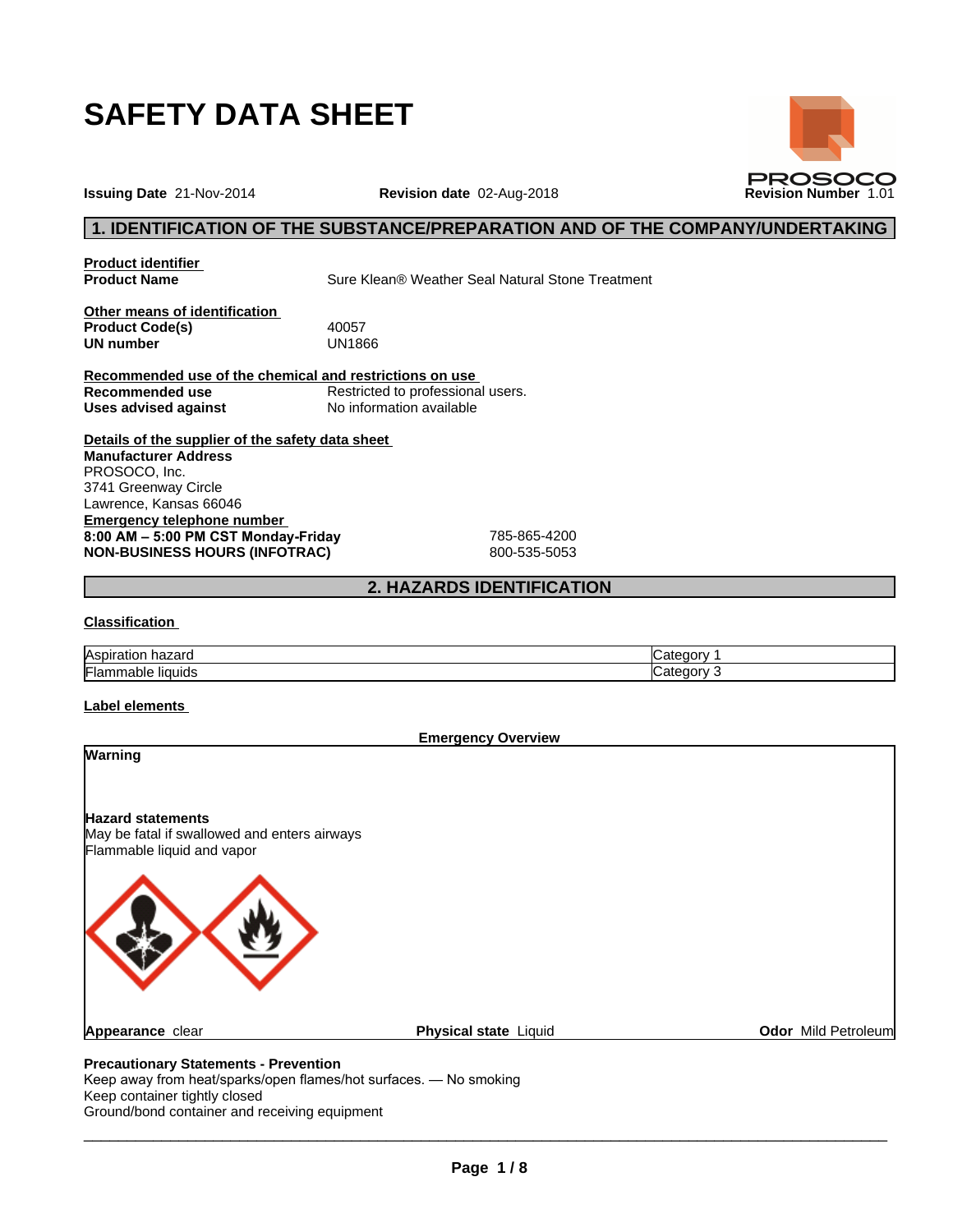Use explosion-proof electrical/ventilating/lighting/ .? /equipment Use only non-sparking tools Take precautionary measures against static discharge Wear protective gloves/protective clothing/eye protection/face protection

# **Precautionary Statements - Response**

IF ON SKIN (or hair): Remove/Take off immediately all contaminated clothing. Rinse skin with water/shower IF SWALLOWED: Immediately call a POISON CENTER or doctor/physician Do NOT induce vomiting In case of fire: Use CO2, dry chemical, or foam for extinction

### **Precautionary Statements - Storage**

Store locked up Store in a well-ventilated place. Keep cool

### **Precautionary Statements - Disposal**

Dispose of contents/container to an approved waste disposal plant

# **Hazards not otherwise classified (HNOC)**

#### **Other information**

- May be harmful in contact with skin $\,$
- Causes mild skin irritation

10.825999% of the mixture consists of ingredient(s) of unknown toxicity

# **3. COMPOSITION/INFORMATION ON INGREDIENTS**

 $\overline{\phantom{a}}$  ,  $\overline{\phantom{a}}$  ,  $\overline{\phantom{a}}$  ,  $\overline{\phantom{a}}$  ,  $\overline{\phantom{a}}$  ,  $\overline{\phantom{a}}$  ,  $\overline{\phantom{a}}$  ,  $\overline{\phantom{a}}$  ,  $\overline{\phantom{a}}$  ,  $\overline{\phantom{a}}$  ,  $\overline{\phantom{a}}$  ,  $\overline{\phantom{a}}$  ,  $\overline{\phantom{a}}$  ,  $\overline{\phantom{a}}$  ,  $\overline{\phantom{a}}$  ,  $\overline{\phantom{a}}$ 

| <b>Chemical name</b>                    | CAS No.    | Weight-%   | <b>Trade Secret</b> |
|-----------------------------------------|------------|------------|---------------------|
| Naphtha (petroleum), hydrotreated heavy | 64742-48-9 | $60 - 100$ |                     |
| Isobutyl triethoxysilane                | 17980-47-1 |            |                     |
| Ethyl Silicate                          | 78-10-4    |            |                     |

\* The exact percentage (concentration) of composition has been withheld as a trade secret.

# **4. FIRST AID MEASURES**

### **Description of first aid measures**

| <b>General advice</b>              | In case of accident or unwellness, seek medical advice immediately (show directions for<br>use or safety data sheet if possible).                                                                                       |
|------------------------------------|-------------------------------------------------------------------------------------------------------------------------------------------------------------------------------------------------------------------------|
| Eye contact                        | Immediately flush with plenty of water. After initial flushing, remove any contact lenses and<br>continue flushing for at least 15 minutes. Keep eye wide open while rinsing. If symptoms<br>persist, call a physician. |
| <b>Skin Contact</b>                | Wash off immediately with soap and plenty of water while removing all contaminated<br>clothes and shoes. If skin irritation persists, call a physician.                                                                 |
| <b>Inhalation</b>                  | Remove to fresh air. If breathing is irregular or stopped, administer artificial respiration.<br>Avoid direct contact with skin. Use barrier to give mouth-to-mouth resuscitation. Call a<br>physician.                 |
| Ingestion                          | Do NOT induce vomiting. Rinse mouth. Drink plenty of water. Never give anything by mouth<br>to an unconscious person. Call a physician or poison control center immediately.                                            |
| Self-protection of the first aider | Remove all sources of ignition. Use personal protective equipment as required.                                                                                                                                          |
|                                    |                                                                                                                                                                                                                         |

 $\overline{\phantom{a}}$  ,  $\overline{\phantom{a}}$  ,  $\overline{\phantom{a}}$  ,  $\overline{\phantom{a}}$  ,  $\overline{\phantom{a}}$  ,  $\overline{\phantom{a}}$  ,  $\overline{\phantom{a}}$  ,  $\overline{\phantom{a}}$  ,  $\overline{\phantom{a}}$  ,  $\overline{\phantom{a}}$  ,  $\overline{\phantom{a}}$  ,  $\overline{\phantom{a}}$  ,  $\overline{\phantom{a}}$  ,  $\overline{\phantom{a}}$  ,  $\overline{\phantom{a}}$  ,  $\overline{\phantom{a}}$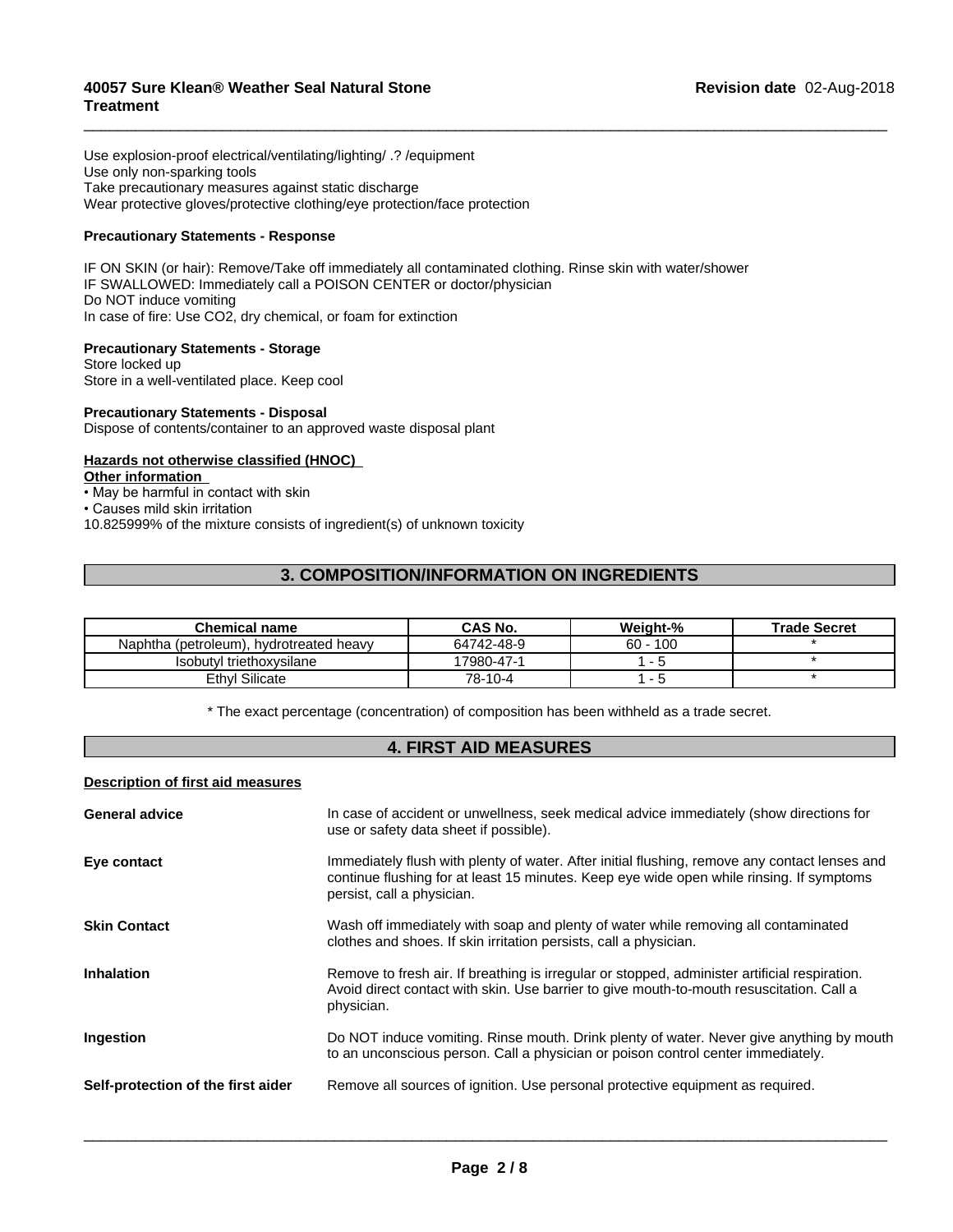#### **Most important symptoms and effects, both acute and delayed**

**Symptoms** May be fatal if swallowed and enters airways. May be harmful if inhaled. Mild skin irritant.

 $\overline{\phantom{a}}$  ,  $\overline{\phantom{a}}$  ,  $\overline{\phantom{a}}$  ,  $\overline{\phantom{a}}$  ,  $\overline{\phantom{a}}$  ,  $\overline{\phantom{a}}$  ,  $\overline{\phantom{a}}$  ,  $\overline{\phantom{a}}$  ,  $\overline{\phantom{a}}$  ,  $\overline{\phantom{a}}$  ,  $\overline{\phantom{a}}$  ,  $\overline{\phantom{a}}$  ,  $\overline{\phantom{a}}$  ,  $\overline{\phantom{a}}$  ,  $\overline{\phantom{a}}$  ,  $\overline{\phantom{a}}$ 

#### **Indication of any immediate medical attention and special treatment needed**

**Note to physicians** Treat symptomatically.

# **5. FIRE-FIGHTING MEASURES**

#### **Suitable Extinguishing Media**

Use. Dry chemical. Carbon dioxide (CO2). Water spray (fog). Alcohol resistant foam.

**Unsuitable Extinguishing Media** Caution: Use of water spray when fighting fire may be inefficient.

#### **Specific hazards arising from the chemical**

Keep product and empty container away from heat and sources of ignition. Risk of ignition.

#### **Protective equipment and precautions for firefighters**

As in any fire, wear self-contained breathing apparatus pressure-demand, MSHA/NIOSH (approved or equivalent) and full protective gear.

# **6. ACCIDENTAL RELEASE MEASURES**

#### **Personal precautions, protective equipment and emergency procedures**

| <b>Personal precautions</b>                          | Remove all sources of ignition. Evacuate personnel to safe areas. Ensure adequate<br>ventilation, especially in confined areas. Keep people away from and upwind of spill/leak.<br>Pay attention to flashback. Take precautionary measures against static discharges. Use<br>personal protective equipment as required. |
|------------------------------------------------------|-------------------------------------------------------------------------------------------------------------------------------------------------------------------------------------------------------------------------------------------------------------------------------------------------------------------------|
| <b>Environmental precautions</b>                     |                                                                                                                                                                                                                                                                                                                         |
| <b>Environmental precautions</b>                     | Prevent further leakage or spillage if safe to do so. Prevent product from entering drains.<br>See Section 12 for additional ecological information.                                                                                                                                                                    |
| Methods and material for containment and cleaning up |                                                                                                                                                                                                                                                                                                                         |
| <b>Methods for containment</b>                       | Prevent further leakage or spillage if safe to do so. Dike far ahead of liquid spill for later<br>disposal.                                                                                                                                                                                                             |
| Methods for cleaning up                              | Dam up. Soak up with inert absorbent material. Pick up and transfer to properly labeled<br>containers. Take precautionary measures against static discharges. Ground and bond<br>containers when transferring material. Use only non-sparking tools.                                                                    |
|                                                      | <b>7. HANDLING AND STORAGE</b>                                                                                                                                                                                                                                                                                          |
| <b>Precautions for safe handling</b>                 |                                                                                                                                                                                                                                                                                                                         |
| Advice on safe handling                              | Ensure adequate ventilation, especially in confined areas. Keep away from heat, sparks,<br>flame and other sources of ignition $(i \in n]$ pilot lights electric motors and static electricity)                                                                                                                         |

flame and other sources of ignition (i.e., pilot lights, electric motors and static electricity). Take precautionary measures against static discharges. Use spark-proof tools and explosion-proof equipment. All equipment used when handling the product must be grounded. Use with local exhaust ventilation. Use personal protective equipment as required. Do not breathe dust/fume/gas/mist/vapors/spray.

 $\overline{\phantom{a}}$  ,  $\overline{\phantom{a}}$  ,  $\overline{\phantom{a}}$  ,  $\overline{\phantom{a}}$  ,  $\overline{\phantom{a}}$  ,  $\overline{\phantom{a}}$  ,  $\overline{\phantom{a}}$  ,  $\overline{\phantom{a}}$  ,  $\overline{\phantom{a}}$  ,  $\overline{\phantom{a}}$  ,  $\overline{\phantom{a}}$  ,  $\overline{\phantom{a}}$  ,  $\overline{\phantom{a}}$  ,  $\overline{\phantom{a}}$  ,  $\overline{\phantom{a}}$  ,  $\overline{\phantom{a}}$ 

### **Conditions for safe storage, including any incompatibilities**

**Storage Conditions** Keep containers tightly closed in a cool, well-ventilated place. Keep in properly labeled containers. Keep away from heat.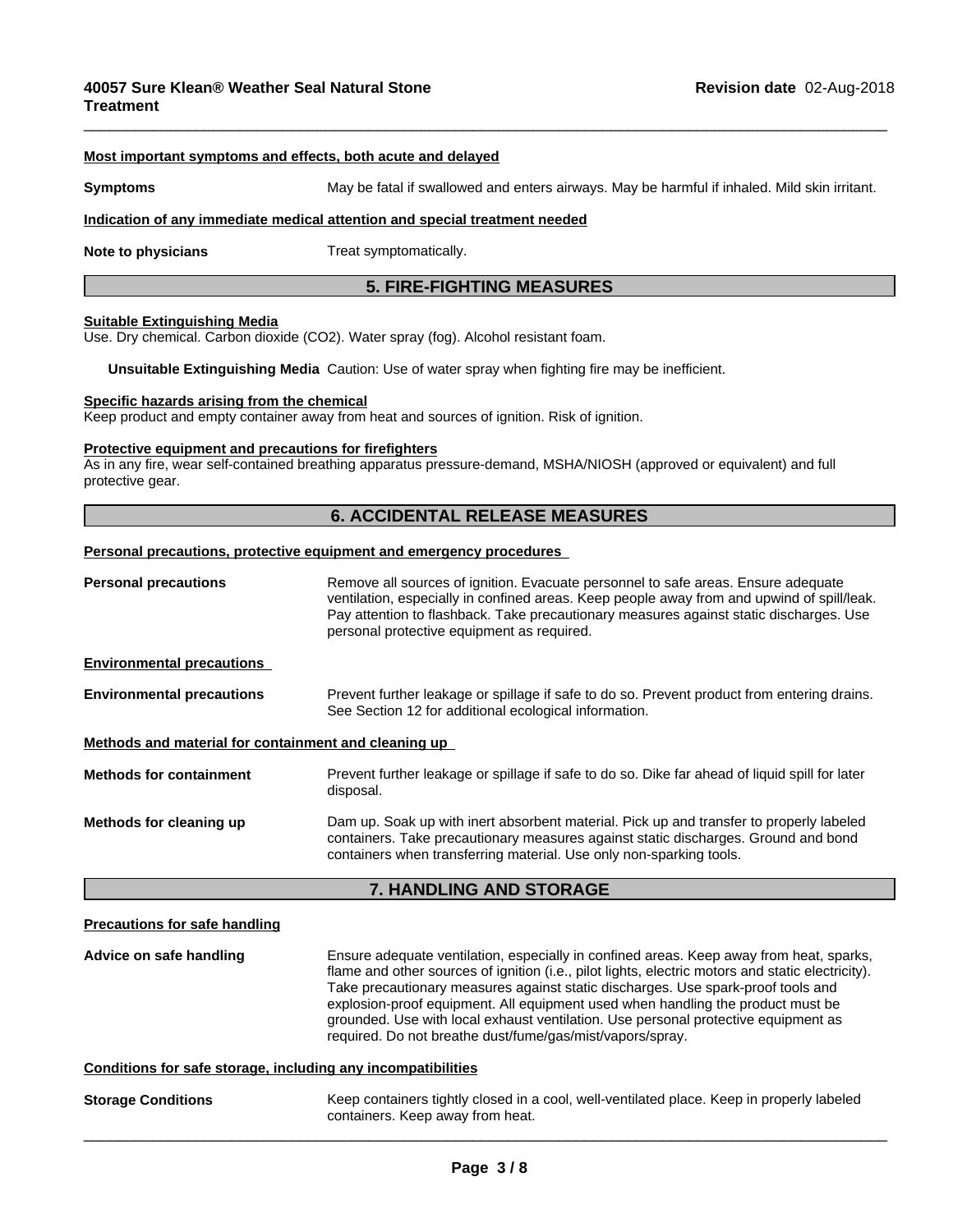**Incompatible materials Incompatible with oxidizing agents.** 

# **8. EXPOSURE CONTROLS/PERSONAL PROTECTION**

 $\overline{\phantom{a}}$  ,  $\overline{\phantom{a}}$  ,  $\overline{\phantom{a}}$  ,  $\overline{\phantom{a}}$  ,  $\overline{\phantom{a}}$  ,  $\overline{\phantom{a}}$  ,  $\overline{\phantom{a}}$  ,  $\overline{\phantom{a}}$  ,  $\overline{\phantom{a}}$  ,  $\overline{\phantom{a}}$  ,  $\overline{\phantom{a}}$  ,  $\overline{\phantom{a}}$  ,  $\overline{\phantom{a}}$  ,  $\overline{\phantom{a}}$  ,  $\overline{\phantom{a}}$  ,  $\overline{\phantom{a}}$ 

# **Control parameters**

# **Exposure Guidelines** .

| <b>Chemical name</b>                                                  | <b>ACGIH TLV</b>                                       | <b>OSHA PEL</b>                                                                          | <b>NIOSH IDLH</b>        |
|-----------------------------------------------------------------------|--------------------------------------------------------|------------------------------------------------------------------------------------------|--------------------------|
| Naphtha (petroleum), hydrotreated heavy<br>64742-48-9                 | $100$ ppm                                              | 500 ppm                                                                                  |                          |
| <b>Ethyl Silicate</b>                                                 | TWA: 10 ppm                                            | TWA: 100 ppm                                                                             | IDLH: 700 ppm            |
| 78-10-4                                                               |                                                        | TWA: 850 mg/m <sup>3</sup>                                                               | TWA: 10 ppm              |
|                                                                       |                                                        | (vacated) TWA: 10 ppm                                                                    | TWA: $85 \text{ mg/m}^3$ |
|                                                                       |                                                        | (vacated) TWA: $85 \text{ mg/m}^3$                                                       |                          |
| NIOSH IDLH Immediately Dangerous to Life or Health                    |                                                        |                                                                                          |                          |
| <b>Other information</b>                                              |                                                        | Vacated limits revoked by the Court of Appeals decision in AFL-CIO v. OSHA, 965 F.2d 962 |                          |
|                                                                       | (11th Cir., 1992).                                     |                                                                                          |                          |
| <b>Appropriate engineering controls</b>                               |                                                        |                                                                                          |                          |
| <b>Engineering Controls</b>                                           | <b>Showers</b>                                         |                                                                                          |                          |
|                                                                       | Eyewash stations                                       |                                                                                          |                          |
|                                                                       |                                                        | Ventilation systems. Ground/bond container and receiving equipment.                      |                          |
|                                                                       |                                                        |                                                                                          |                          |
| Individual protection measures, such as personal protective equipment |                                                        |                                                                                          |                          |
| <b>Eye/face protection</b>                                            | Wear safety glasses with side shields (or goggles).    |                                                                                          |                          |
|                                                                       |                                                        |                                                                                          |                          |
| Skin and body protection                                              | Wear protective gloves and protective clothing.        |                                                                                          |                          |
| <b>Respiratory protection</b>                                         |                                                        | If exposure limits are exceeded or irritation is experienced, NIOSH/MSHA approved        |                          |
|                                                                       |                                                        | respiratory protection should be worn. Positive-pressure supplied air respirators may be |                          |
|                                                                       |                                                        | required for high airborne contaminant concentrations. Respiratory protection must be    |                          |
|                                                                       | provided in accordance with current local regulations. |                                                                                          |                          |
| <b>General Hygiene Considerations</b>                                 |                                                        | When using do not eat, drink or smoke. Regular cleaning of equipment, work area and      |                          |
|                                                                       | clothing is recommended.                               |                                                                                          |                          |
|                                                                       |                                                        |                                                                                          |                          |
|                                                                       |                                                        |                                                                                          |                          |

# **9. PHYSICAL AND CHEMICAL PROPERTIES**

**Information on basic physical and chemical properties**

| <b>Physical state</b><br>Appearance<br>Color                       | Liquid<br>clear<br>Slight yellow      | Odor<br><b>Odor threshold</b> | Mild Petroleum<br>No information available |
|--------------------------------------------------------------------|---------------------------------------|-------------------------------|--------------------------------------------|
| <b>Property</b>                                                    | Values                                | Remarks • Method              |                                            |
| рH                                                                 | Not Applicable<br>$-30$ °C / $-22$ °F | Not Applicable                |                                            |
| Melting point / freezing point °F<br>Boiling point / boiling range | No information available              |                               |                                            |
| <b>Flash point</b>                                                 | 48 °C / 118 °F                        | <b>ASTM D 3278</b>            |                                            |
| <b>Evaporation rate</b>                                            | No information available              |                               |                                            |
| Flammability (solid, gas)                                          | No information available              |                               |                                            |
| <b>Flammability Limit in Air</b>                                   |                                       |                               |                                            |
| Upper flammability limit:                                          | No information available              |                               |                                            |
| Lower flammability limit:                                          | No information available              |                               |                                            |
| Vapor pressure                                                     | No information available              |                               |                                            |
| Vapor density                                                      | No information available              |                               |                                            |
|                                                                    |                                       |                               |                                            |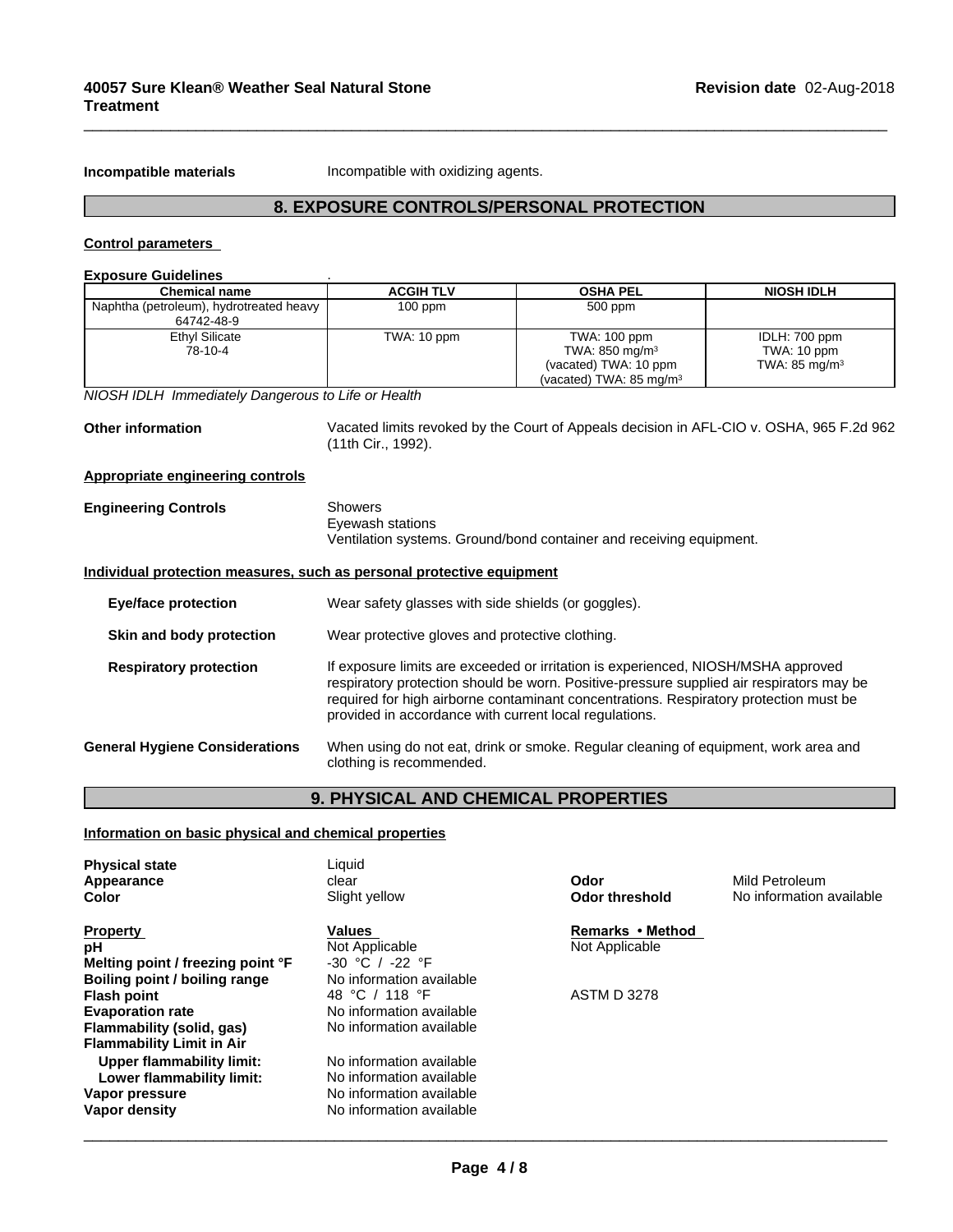**Explosive properties** Not Applicable<br> **Oxidizing properties** Not Applicable **Oxidizing properties Specific gravity** 0.784 **Water solubility**<br> **Solubility in other solvents** Mo information available **Solubility in other solvents** No information available<br> **Partition coefficient** No information available **Partition coefficient**<br> **Autoignition temperature**<br>
No information available **Autoignition temperature Decomposition temperature** No information available<br> **Kinematic viscosity** No information available **Kinematic viscosity**<br> **Community** No information available<br>
No information available

**Dynamic viscosity** No information available

# **10. STABILITY AND REACTIVITY**

 $\overline{\phantom{a}}$  ,  $\overline{\phantom{a}}$  ,  $\overline{\phantom{a}}$  ,  $\overline{\phantom{a}}$  ,  $\overline{\phantom{a}}$  ,  $\overline{\phantom{a}}$  ,  $\overline{\phantom{a}}$  ,  $\overline{\phantom{a}}$  ,  $\overline{\phantom{a}}$  ,  $\overline{\phantom{a}}$  ,  $\overline{\phantom{a}}$  ,  $\overline{\phantom{a}}$  ,  $\overline{\phantom{a}}$  ,  $\overline{\phantom{a}}$  ,  $\overline{\phantom{a}}$  ,  $\overline{\phantom{a}}$ 

# **Reactivity**

No data available

#### **Chemical stability**

Stable under recommended storage conditions.

#### **Possibility of hazardous reactions**

None under normal processing.

#### **Conditions to avoid**

Heat, flames and sparks.

#### **Incompatible materials**

Incompatible with oxidizing agents.

#### **Hazardous decomposition products**

Carbon monoxide. Carbon dioxide (CO2). Unidentified organic compounds. silicon dioxide. Formaldehyde.

# **11. TOXICOLOGICAL INFORMATION**

# **Information on likely routes of exposure**

| <b>Product Information</b> | May be fatal if swallowed and enters airways Mild skin irritant                       |  |
|----------------------------|---------------------------------------------------------------------------------------|--|
| <b>Inhalation</b>          | Avoid breathing vapors or mists. Harmful by inhalation.                               |  |
| Eye contact                | Avoid contact with eyes. May cause irritation.                                        |  |
| <b>Skin Contact</b>        | Avoid contact with skin. May be harmful in contact with skin. Causes skin irritation. |  |
| Ingestion                  | Do not taste or swallow. Harmful if swallowed. Potential for aspiration if swallowed. |  |

#### **Component Information**

| <b>Chemical name</b>              | LD50/Oral            | LD50/Dermal                     | <b>Inhalation LC50</b> |
|-----------------------------------|----------------------|---------------------------------|------------------------|
| Naphtha (petroleum), hydrotreated | > 5000 mg/kg (Rat)   | (Rabbit)<br>> 3160 mg/kg (      |                        |
| heavy                             |                      |                                 |                        |
| 64742-48-9                        |                      |                                 |                        |
| Ethyl Silicate                    | $= 6270$ mg/kg (Rat) | $= 6300 \mu L/kg$ (<br>(Rabbit) |                        |
| 78-10-4                           |                      |                                 |                        |

## **Symptoms** related to the physical, chemical and toxicological characteristics

**Symptoms Harmful if swallowed. Harmful if inhaled. May be fatal if swallowed and enters airways.** 

 $\overline{\phantom{a}}$  ,  $\overline{\phantom{a}}$  ,  $\overline{\phantom{a}}$  ,  $\overline{\phantom{a}}$  ,  $\overline{\phantom{a}}$  ,  $\overline{\phantom{a}}$  ,  $\overline{\phantom{a}}$  ,  $\overline{\phantom{a}}$  ,  $\overline{\phantom{a}}$  ,  $\overline{\phantom{a}}$  ,  $\overline{\phantom{a}}$  ,  $\overline{\phantom{a}}$  ,  $\overline{\phantom{a}}$  ,  $\overline{\phantom{a}}$  ,  $\overline{\phantom{a}}$  ,  $\overline{\phantom{a}}$ 

### **Delayed and immediate effects as well as chronic effects from short and long-term exposure**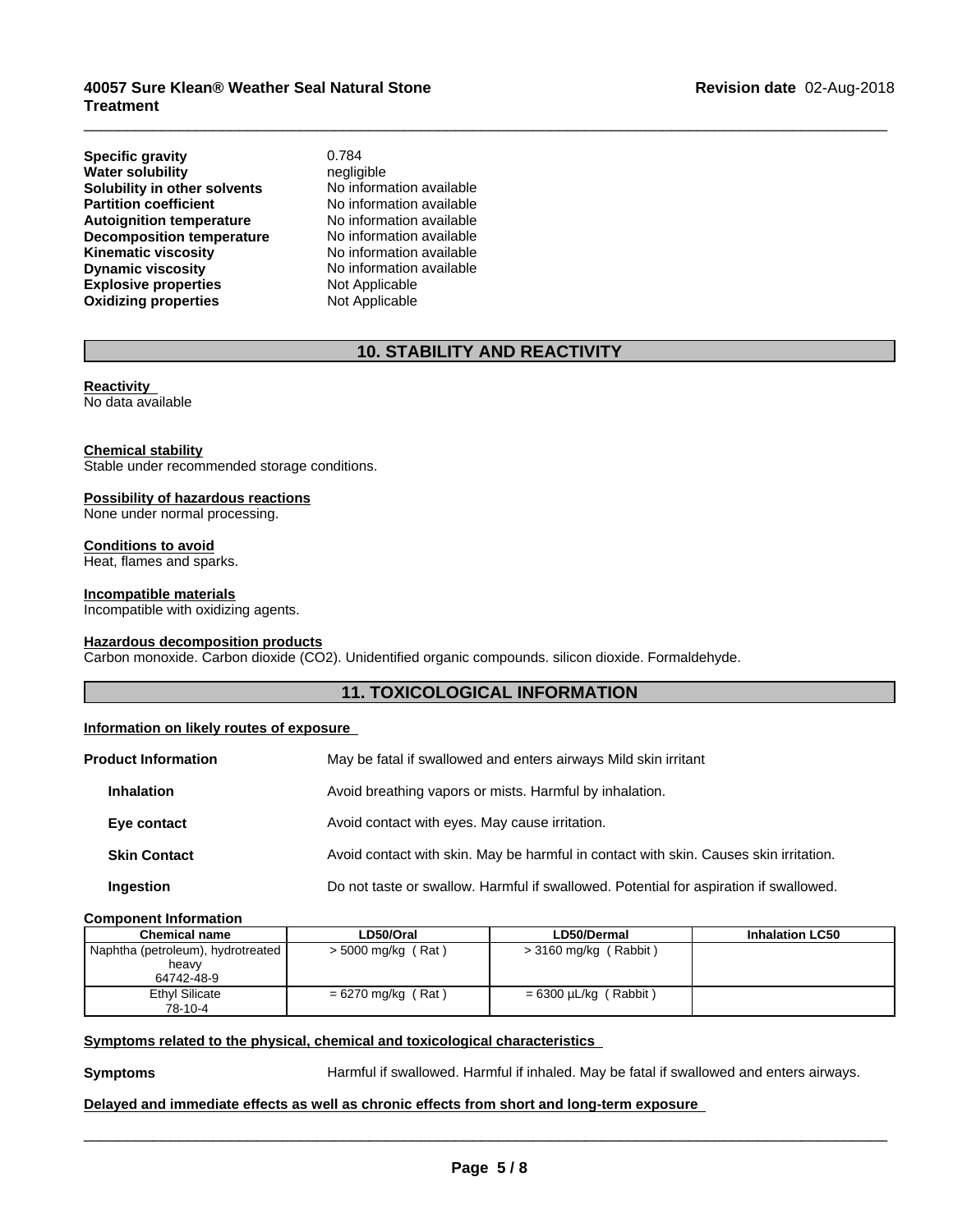| <b>Sensitization</b>                                 | No information available.                                                                                  |
|------------------------------------------------------|------------------------------------------------------------------------------------------------------------|
| <b>Germ cell mutagenicity</b>                        | No information available.                                                                                  |
| Carcinogenicity                                      | This product does not contain any carcinogens or potential carcinogens as listed by OSHA,<br>IARC or NTP.  |
| <b>Reproductive toxicity</b>                         | No information available.                                                                                  |
| <b>STOT - single exposure</b>                        | No information available.                                                                                  |
| <b>STOT - repeated exposure</b>                      | No information available.                                                                                  |
| <b>Chronic toxicity</b>                              | May cause adverse effects on the bone marrow and blood-forming system. May cause<br>adverse liver effects. |
| Target organ effects                                 | blood, central nervous system, Eyes, kidney, liver, Respiratory system, Skin.                              |
| <b>Aspiration hazard</b>                             | May be fatal if swallowed and enters airways.                                                              |
| Numerical measures of toxicity - Product Information |                                                                                                            |

 $\overline{\phantom{a}}$  ,  $\overline{\phantom{a}}$  ,  $\overline{\phantom{a}}$  ,  $\overline{\phantom{a}}$  ,  $\overline{\phantom{a}}$  ,  $\overline{\phantom{a}}$  ,  $\overline{\phantom{a}}$  ,  $\overline{\phantom{a}}$  ,  $\overline{\phantom{a}}$  ,  $\overline{\phantom{a}}$  ,  $\overline{\phantom{a}}$  ,  $\overline{\phantom{a}}$  ,  $\overline{\phantom{a}}$  ,  $\overline{\phantom{a}}$  ,  $\overline{\phantom{a}}$  ,  $\overline{\phantom{a}}$ 

**Unknown acute toxicity** 10.825999% of the mixture consists of ingredient(s) of unknown toxicity **The following values are calculated based on chapter 3.1 of the GHS document** .

**ATEmix (oral)**<br>**ATEmix (dermal) ATEmix (dermal)**3266 mg/kg mg/l **ATEmix (inhalation-dust/mist)** 

# **12. ECOLOGICAL INFORMATION**

#### **Ecotoxicity**

| <b>Chemical name</b>                                     | Algae/aguatic plants | Fish                                        | Toxicitv to<br>microorganisms | Crustacea                                     |
|----------------------------------------------------------|----------------------|---------------------------------------------|-------------------------------|-----------------------------------------------|
| Naphtha (petroleum),<br>hydrotreated heavy<br>64742-48-9 |                      | 2200: 96 h Pimephales<br>promelas mg/L LC50 |                               | 2.6: 96 h Chaetogammarus<br>marinus mg/L LC50 |

#### **Persistence and degradability**

No information available.

#### **Bioaccumulation**

No information available.

# **Other adverse effects** No information available

| Waste treatment methods |                                                                                                        |
|-------------------------|--------------------------------------------------------------------------------------------------------|
| Disposal of wastes      | Disposal should be in accordance with applicable regional, national and local laws and<br>regulations. |
| Contaminated packaging  | Do not reuse container.                                                                                |
| US EPA Waste Number     | D001                                                                                                   |

**13. DISPOSAL CONSIDERATIONS**

# **14. TRANSPORT INFORMATION**

UN number UN1866

**DOT** Non-Hazardous/Non-Regulated (Under 119 Gallons per container)

 $\overline{\phantom{a}}$  ,  $\overline{\phantom{a}}$  ,  $\overline{\phantom{a}}$  ,  $\overline{\phantom{a}}$  ,  $\overline{\phantom{a}}$  ,  $\overline{\phantom{a}}$  ,  $\overline{\phantom{a}}$  ,  $\overline{\phantom{a}}$  ,  $\overline{\phantom{a}}$  ,  $\overline{\phantom{a}}$  ,  $\overline{\phantom{a}}$  ,  $\overline{\phantom{a}}$  ,  $\overline{\phantom{a}}$  ,  $\overline{\phantom{a}}$  ,  $\overline{\phantom{a}}$  ,  $\overline{\phantom{a}}$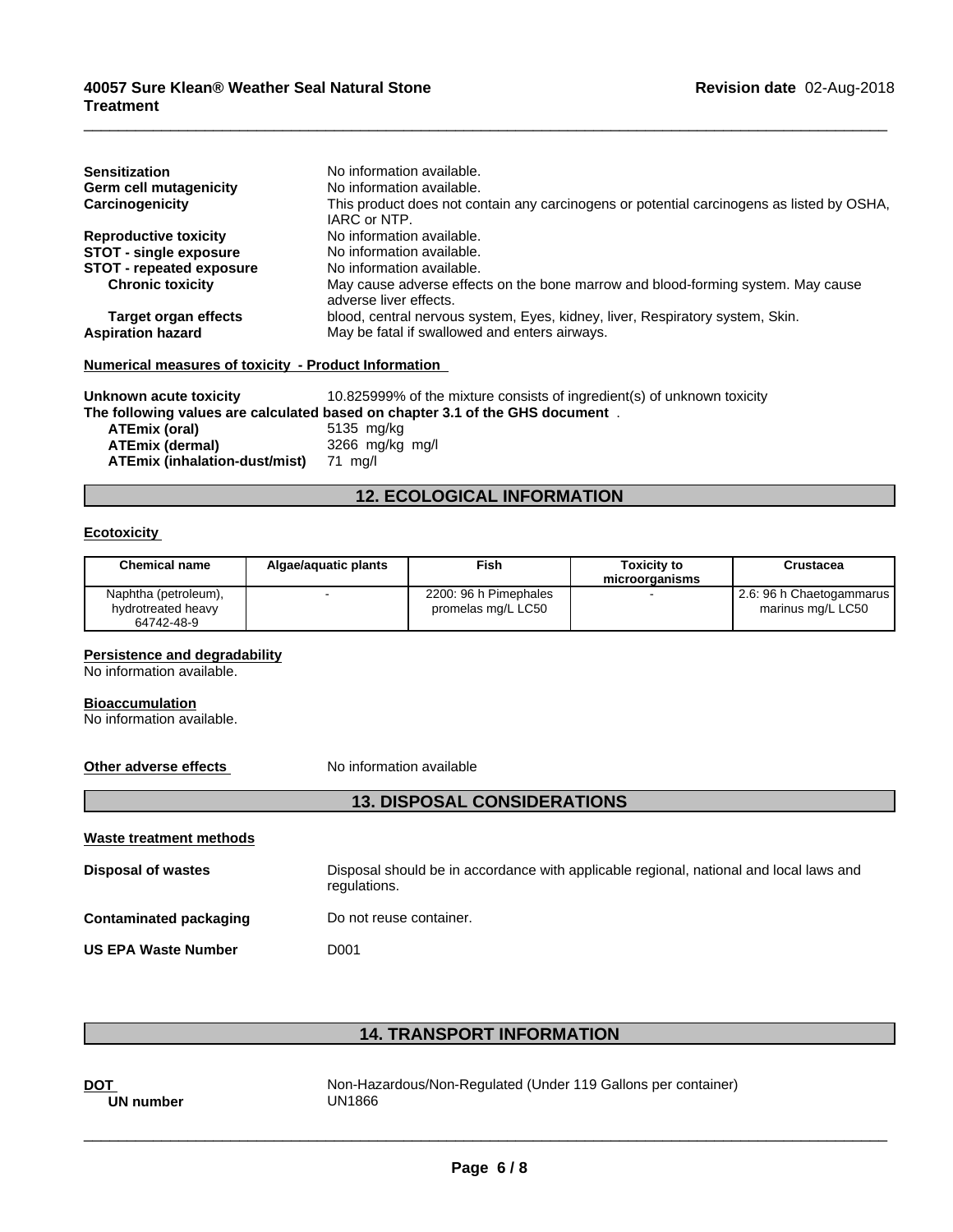| UN proper shipping name<br><b>Transport hazard class(es)</b><br><b>Packing group</b>                                   | <b>Resin Solution</b><br>3<br>Ш                  |
|------------------------------------------------------------------------------------------------------------------------|--------------------------------------------------|
| <b>ATA</b><br><b>UN number</b><br>UN proper shipping name<br><b>Transport hazard class(es)</b><br><b>Packing group</b> | <b>UN1866</b><br><b>Resin Solution</b><br>3<br>Ш |
| <b>IMDG</b><br><b>UN number</b><br>UN proper shipping name<br><b>Transport hazard class(es)</b><br>Packing group       | <b>UN1866</b><br><b>Resin Solution</b><br>3<br>Ш |
|                                                                                                                        | <b>15. REGULATORY INFORMATION</b>                |
| <b>International Inventories</b><br>TSCA<br><b>DSL/NDSL</b><br>l ogond:                                                | Complies<br>Complies                             |

 $\_$  ,  $\_$  ,  $\_$  ,  $\_$  ,  $\_$  ,  $\_$  ,  $\_$  ,  $\_$  ,  $\_$  ,  $\_$  ,  $\_$  ,  $\_$  ,  $\_$  ,  $\_$  ,  $\_$  ,  $\_$  ,  $\_$  ,  $\_$  ,  $\_$  ,  $\_$  ,  $\_$  ,  $\_$  ,  $\_$  ,  $\_$  ,  $\_$  ,  $\_$  ,  $\_$  ,  $\_$  ,  $\_$  ,  $\_$  ,  $\_$  ,  $\_$  ,  $\_$  ,  $\_$  ,  $\_$  ,  $\_$  ,  $\_$  ,

| <b>International Inventories</b> |          |
|----------------------------------|----------|
| TSCA                             | Complies |
| <b>DSL/NDSL</b>                  | Complies |
| Legend:                          |          |

*TSCA - United States Toxic Substances Control Act Section 8(b) Inventory DSL/NDSL - Canadian Domestic Substances List/Non-Domestic Substances List*

# **US Federal Regulations**

### **SARA 313**

Section 313 of Title III of the Superfund Amendments and Reauthorization Act of 1986 (SARA). This product does not contain any chemicals which are subject to the reporting requirements of the Act and Title 40 of the Code of Federal Regulations, Part 372

# **SARA 311/312 Hazard Categories**

| Acute health hazard               | Yes |  |
|-----------------------------------|-----|--|
| <b>Chronic Health Hazard</b>      | Nο  |  |
| Fire hazard                       | Yes |  |
| Sudden release of pressure hazard | No  |  |
| <b>Reactive Hazard</b>            | N٥  |  |

#### **CWA (Clean Water Act)**

This product does not contain any substances regulated as pollutants pursuant to the Clean Water Act (40 CFR 122.21 and 40 CFR 122.42)

### **CERCLA**

This material, as supplied, does not contain any substances regulated as hazardous substances under the Comprehensive Environmental Response Compensation and Liability Act (CERCLA) (40 CFR 302) or the Superfund Amendments and Reauthorization Act (SARA) (40 CFR 355). There may be specific reporting requirements at the local, regional, or state level pertaining to releases of this material

# **US State Regulations**

### **California Proposition 65**

### **U.S. State Right-to-Know Regulations**

 $\_$  ,  $\_$  ,  $\_$  ,  $\_$  ,  $\_$  ,  $\_$  ,  $\_$  ,  $\_$  ,  $\_$  ,  $\_$  ,  $\_$  ,  $\_$  ,  $\_$  ,  $\_$  ,  $\_$  ,  $\_$  ,  $\_$  ,  $\_$  ,  $\_$  ,  $\_$  ,  $\_$  ,  $\_$  ,  $\_$  ,  $\_$  ,  $\_$  ,  $\_$  ,  $\_$  ,  $\_$  ,  $\_$  ,  $\_$  ,  $\_$  ,  $\_$  ,  $\_$  ,  $\_$  ,  $\_$  ,  $\_$  ,  $\_$  ,